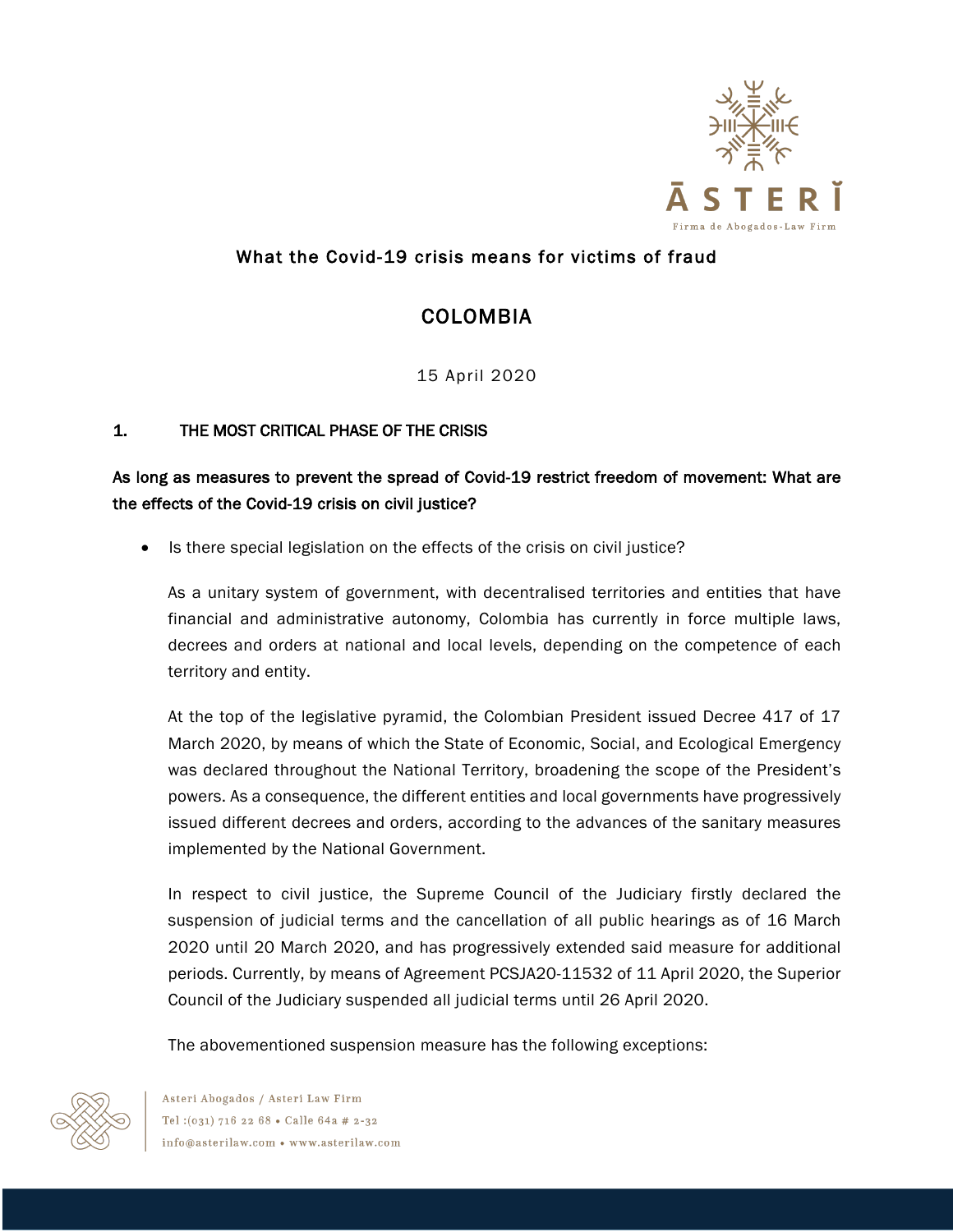

- Ø Constitutional Actions for the Protection of Fundamental Rights (*Tutela Actions*) and Habeas Corpus: those actions related to the right to life, health, and freedom have priority;
- $\triangleright$  Actions before the Constitutional Court related to Presidential Decrees issued during the emergency;
- $\triangleright$  Administrative Courts and the Council of State will continue to review the legality of the Presidential Decrees issued during the emergency;
- Ø Criminal proceedings, specifically for supervisory judges (*juez de control de garantías*), which must decide the legality of detentions made by the Police, and for judges who already scheduled public hearings with prisoners and people deprived of liberty;
- $\triangleright$  Family proceedings, specifically for cases of intrafamily violence;

In the abovementioned cases, although the suspension of judicial terms is not applicable, the hearing may take place virtually in form of video conferences, and in limited cases, the hearings still may take place personally.

For the duration of the emergency, the rest of all Judicial Branch officials will preferentially use the technological means for all communications, notifications, servings, hearings and proceedings, and will allow the parties, lawyers, third parties and additional parties to act within the processes through the available technological means, avoiding demanding and fulfilling unnecessary physical formalities. The submissions and other communications may be sent or received by email, avoiding personal or additional presentations or authentications of any kind. To the extent possible, the PDF format will be used for written documents sent or received electronically.

The link below contains all the regulations developed by the Colombian National Government to deal with the outbreak, categorised by the competent entities: http://www.regiones.gov.co/Inicio/COVID-19.html#features11-3k.

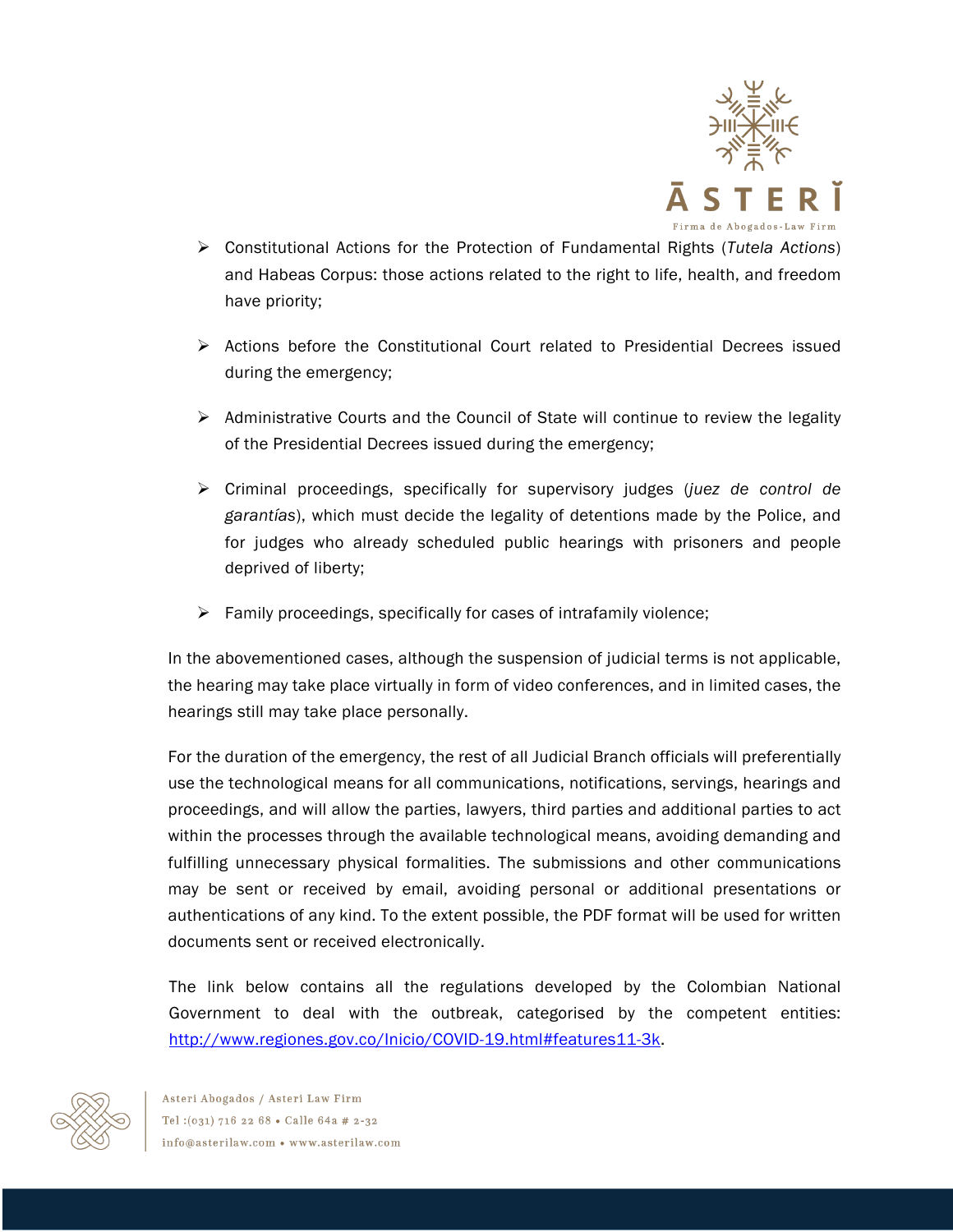

• Does the crisis have an effect on deadlines (of procedural and substantive law)?

The National Government has not issued any legislation specifically regulating statute of limitations terms. However, as mentioned *supra*, the Supreme Council of the Judiciary has declared the suspension of all judicial terms up until 26 April 2020, which has effects on the statute of limitations terms (*prescripción y caducidad*). Therefore, in principle, those terms are currently interrupted and will resume on the abovementioned date, unless the Supreme Council of the Judiciary orders otherwise. In any case, we highly recommend seeking the advice of local counsels familiar with the current emergency legislation for any action or proceeding to be initiated in Colombia.

• How are particularly urgent matters handled, in particular requests for interim measures such as injunctions and freeze orders?

As any other proceedings, emergency requests such as interim measures may be filed virtually, as per the abovementioned measures and regulations. In general terms, hearings on such emergency proceedings, as in any other proceeding, will be conducted by video conferences or any other virtual means.

• How do lawyers work during the crisis?

In general terms, most law firm offices/independent lawyers are closed/working from home. In the particular case of Asteri Law Firm, only member of FraudNet in Colombia, we are available, continuing to work remotely, and ready to initiate any action in the best interest of our clients.

• How do banks work during the crisis?

Banking services are still functioning and being provided on an on-going basis without significant changes. Financial sector entities are also implementing financial aids for their customers in the midst of this difficult situation. Those financial measures include grace periods for the payment of debts, lines of credit to meet needs under special conditions, refinancing of credits and extending the terms for payment of credit cards for up to 48 months, among others.



Asteri Abogados / Asteri Law Firm Tel: (031) 716 22 68 . Calle 64a # 2-32 info@asterilaw.com • www.asterilaw.com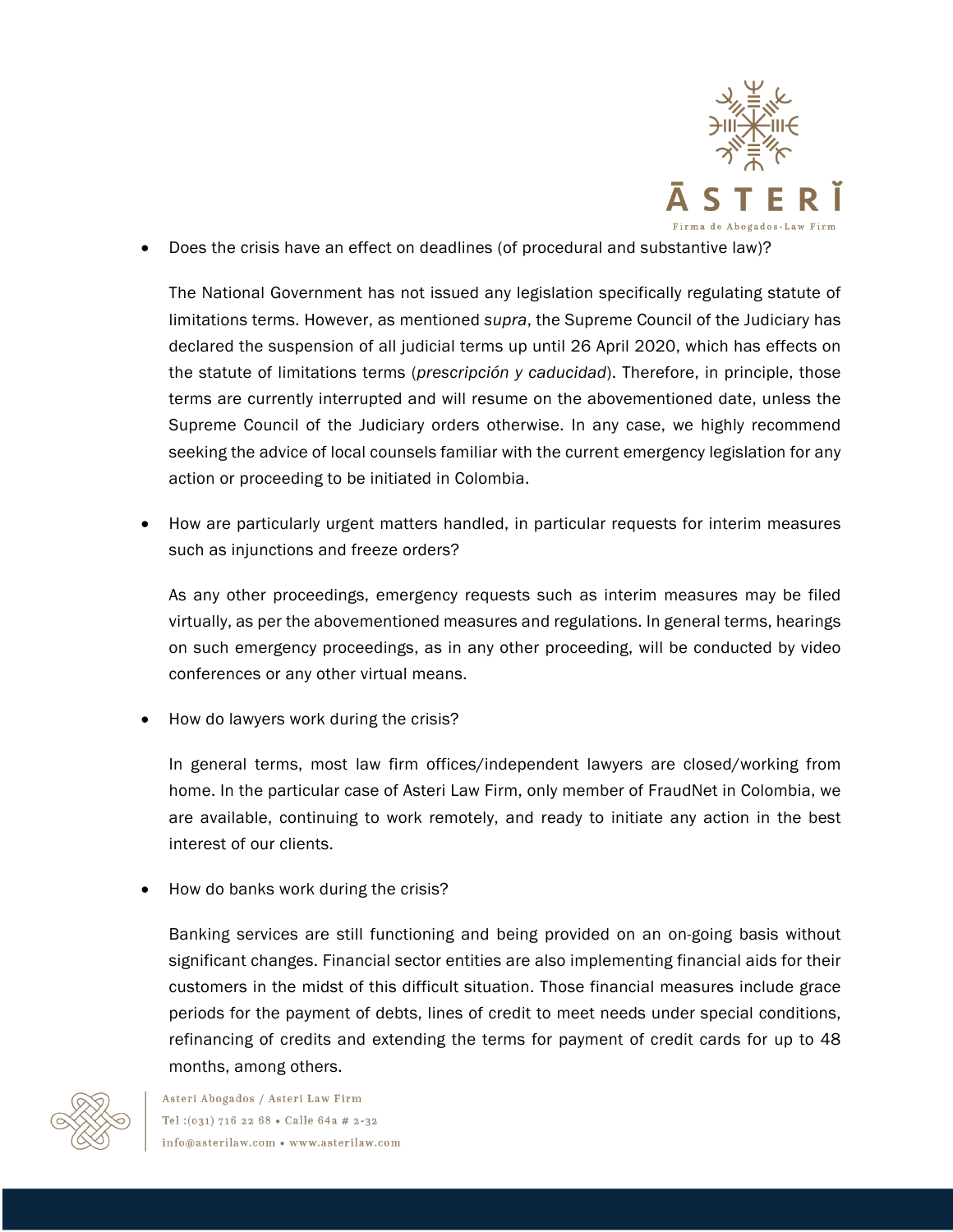

• Does the crisis have an effect on insolvency law?

The insolvency regime in Colombia is mostly governed by Law 1116 of 2006 and in general terms the reorganisation proceedings are held before the Superintendency of Corporations, with few exceptions. However, the National Government recently issued the new Decree-Law 560 of 15 April 2020, by means of which transitional measures were adopted in relation to insolvency proceedings.

This new Decree-Law introduces several substantial and favorable changes to the insolvency regime in Colombia and is intended to mitigate the extent of the effects of the State of Emergency, and to recovery and preserve the company as a unit of economic exploitation and source of employment generation, through the mechanisms of rescue and recovery included therein. This Decree-Law is applicable to ongoing proceedings and is valid for up to 2 years.

• Are there any further effects not addressed in the questions above?

We strongly believe the Covid pandemic will raise a deglobalisation pattern in the years to come, making the domestic markets the focus of the economies rather than the global market. In this sense, it is likely that Governments start using, for example, tariffs and quotas to preserve local industries and agriculture from being overrun by foreign products. The question whether deglobalisation will affect international law firms (by favoring local firms) is an interesting topic to be analysed.

### 2. FORECAST: AFTER THE CRISIS AND LONG-TERM EFFECTS

What are the consequences of the Covid 19 pandemic once the pandemic has abated, in the gradual return to a new normality and what are the long-term effects?

• Which measures introduced during the crisis will be withdrawn immediately?

Most of the legislative measures mentioned *supra* have specific expiration terms and/or will cease their validity once the Covid emergency ceases, although the end of the outbreak